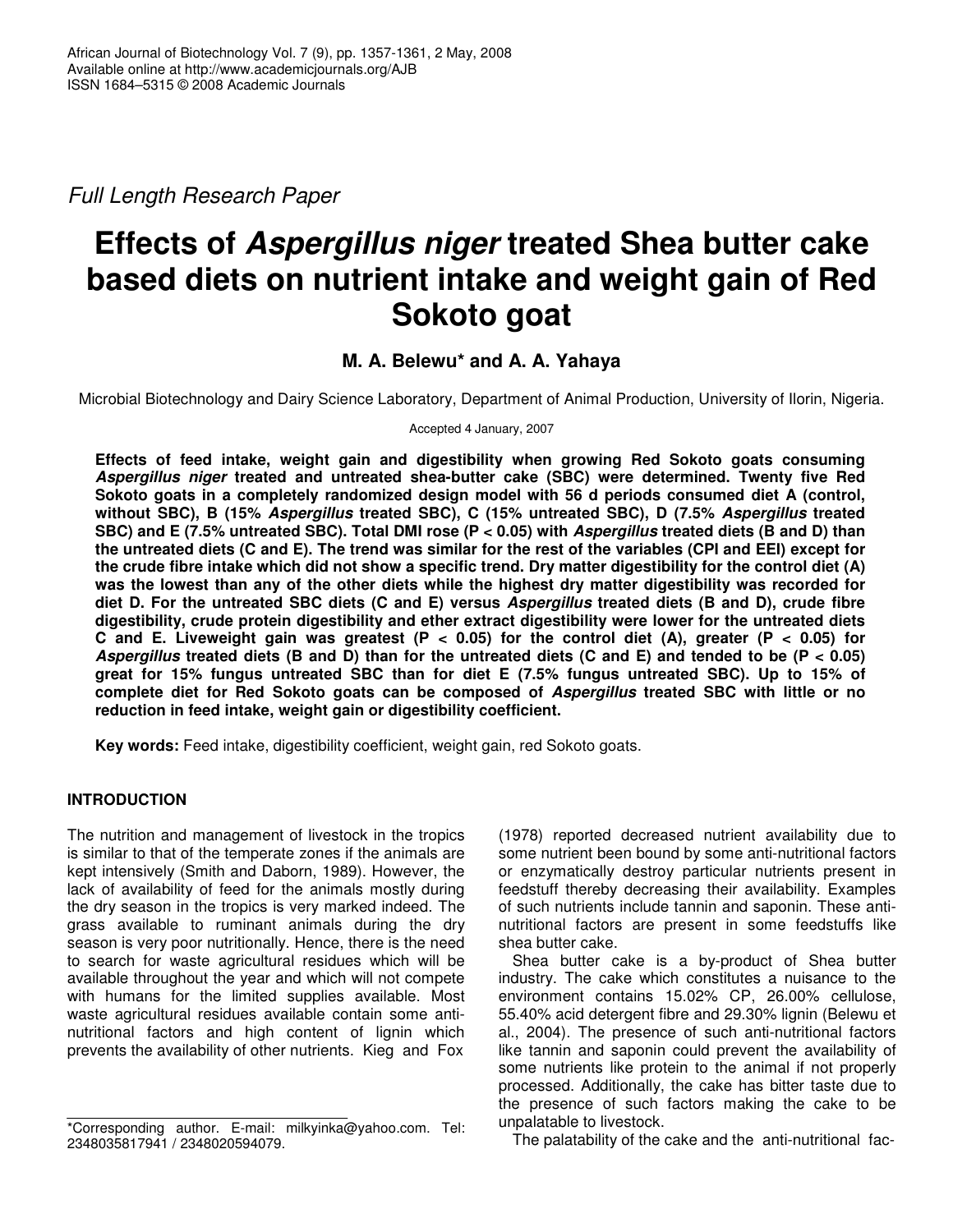| Ingredients (%)                                     | Diet A<br>0% SBC) | Diet B<br>(15% SBC) | Diet C<br>(15% SBC** ) | Diet D<br>(7.5% SBC) | Diet E<br>$(7.5\% SBC^{**})$ |  |  |  |  |
|-----------------------------------------------------|-------------------|---------------------|------------------------|----------------------|------------------------------|--|--|--|--|
| Corn bran                                           | 50.00             | 50.00               | 50.00                  | 50.00                | 50.00                        |  |  |  |  |
| Brewer's dried grain                                | 33.00             | 33.00               | 33.00                  | 33.00                | 33.00                        |  |  |  |  |
| Shea-butter cake                                    | 0.00              | 15.00               | 15.00                  | 7.50                 | 7.50                         |  |  |  |  |
| Soybean cake                                        | 15.00             | 0.00                | 0.00                   | 7.50                 | 7.50                         |  |  |  |  |
| Bone meal                                           | 1.00              | 1.00                | 1.00                   | 1.00                 | 1.00                         |  |  |  |  |
| Vitamin-mineral premix                              | 0.50              | 0.50                | 0.50                   | 0.50                 | 0.50                         |  |  |  |  |
| Salt                                                | 0.50              | 0.50                | 0.50                   | 0.50                 | 0.50                         |  |  |  |  |
| Proximate composition of the experimental diets (%) |                   |                     |                        |                      |                              |  |  |  |  |
| Dry matter                                          | 93.24             | 93.05               | 94.75                  | 95.10                | 95.20                        |  |  |  |  |
| Crude protein                                       | 16.32             | 17.54               | 17.37                  | 16.43                | 15.62                        |  |  |  |  |
| Ether extract                                       | 7.92              | 8.84                | 9.23                   | 8.27                 | 7.18                         |  |  |  |  |
| Crude fibre                                         | 18.60             | 12.74               | 13.35                  | 12.41                | 13.32                        |  |  |  |  |
| Ash                                                 | 15.75             | 20.56               | 20.32                  | 32.90                | 38.69                        |  |  |  |  |
| Acid detergent fibre                                | 44.94             | 44.85               | 40.45                  | 47.55                | 36.74                        |  |  |  |  |
| Neutral detergent fibre                             | 74.13             | 60.29               | 64.90                  | 64.19                | 71.11                        |  |  |  |  |
| Lignin                                              | 21.15             | 19.60               | 22.20                  | 19.80                | 20.10                        |  |  |  |  |
| Cellulose                                           | 8.57              | 8.46                | 9.66                   | 7.98                 | 8.28                         |  |  |  |  |
| Hemicellulose                                       | 35.24             | 27.17               | 38.08                  | 38.04                | 44.94                        |  |  |  |  |

**Table 1**. Composition of the experimental diets.

\*\*Treated Shea-butter cake.

tors of the cake could be improved through various processing methods. Various processing methods used for the treatment of waste agricultural residues are well documented in the literatures. A chemical method for the treatment of waste agricultural residues has been previously reported (Belewu et al., 2004), a physical method was also reported by Mudgett (1986) while a biological method was reported by Belewu and Banjo (1999), Belewu (2006) and Belewu et al. (2007). The effects of treatment of cassava waste, rice husk, sawdust, sorghum stover using *Aspergillus niger, Trichoderma harzanium* and mushroom on feed intake, apparent digestibility, blood, carcass and organ measurements were reported with encouraging results (Belewu and Banjo, 1999; Belewu and Adenuga, 2003; Belewu and Jimoh, 2005). *A*. *niger* was reported to possess tannin–protein complex degrading activity (Bhat et al., 1996). The fungus was reported to have degrading effects on 5-methyl resoranol or 3,5-dihydroxytoluene, and was reported to be capable of degrading a variety of aromatic compounds like salicylate resorcinol, benzoate, chlorobenzoates, phenoxyacetate and chloro-phenoxyacetates (Shailubai et al., 1984). Additionally, Ryu (1989) reported that pretreatment of waste agricultural residues are with the aim of improving the digestibility of such cellulose waste. Hence, the thrust of this study was to investigate the efficacy of *Aspergillus* treated shea butter cake on feed intake, digestibility and body weight gain of Red Sokoto goats.

# **MATERIALS AND METHODS**

## **Fungus used**

The inoculum (*A. niger*) was isolated from soil sample collected from the cowpea plot of the Teaching and Research Farm, University of Ilorin, Nigeria and maintained on Potato Dextrose Agar (PDA).

# **Preparation of the substrate and inoculation**

Each of the 5 kg of the substrate (Shea-butter cake) containing in polyethylene bag was subjected to autoclaving (moist heat sterilization) for 15 min at 121°C and 15 kgcm<sup>3</sup> in order to kill any likely microbes. After cooling, the substrate was inoculated with the spores of *A. niger*, using heamocytometer (Staples, 1973). About 10<sup>6</sup>x10<sup>7</sup> spores were used to inoculate every 1 kg of the autoclaved substrate. The inoculated substrate was then left in an incubation chamber for 7 days to provide all necessary conditions (oxygen, temperature, humidity) for fermentation exercise. At the end of the  $7<sup>th</sup>$  day, the substrate was dried at 70 $^{\circ}$ C for 24 h (to prevent denaturing of protein) and made ready for use in formulating the experimental diets (Table 1).

# **Experimental diets**

The experimental diets were formulated to contain fungus treated shea-butter cake and untreated shea-butter cake. The control diet (A) had no shea-butter cake, diet B (15% *Aspergillus* treated SBC), C (15% untreated SBC), D (7.5% *Aspergillus* treated SBC) and E (7.5% untreated SBC). Other ingredients are of fixed proportions (Table 1).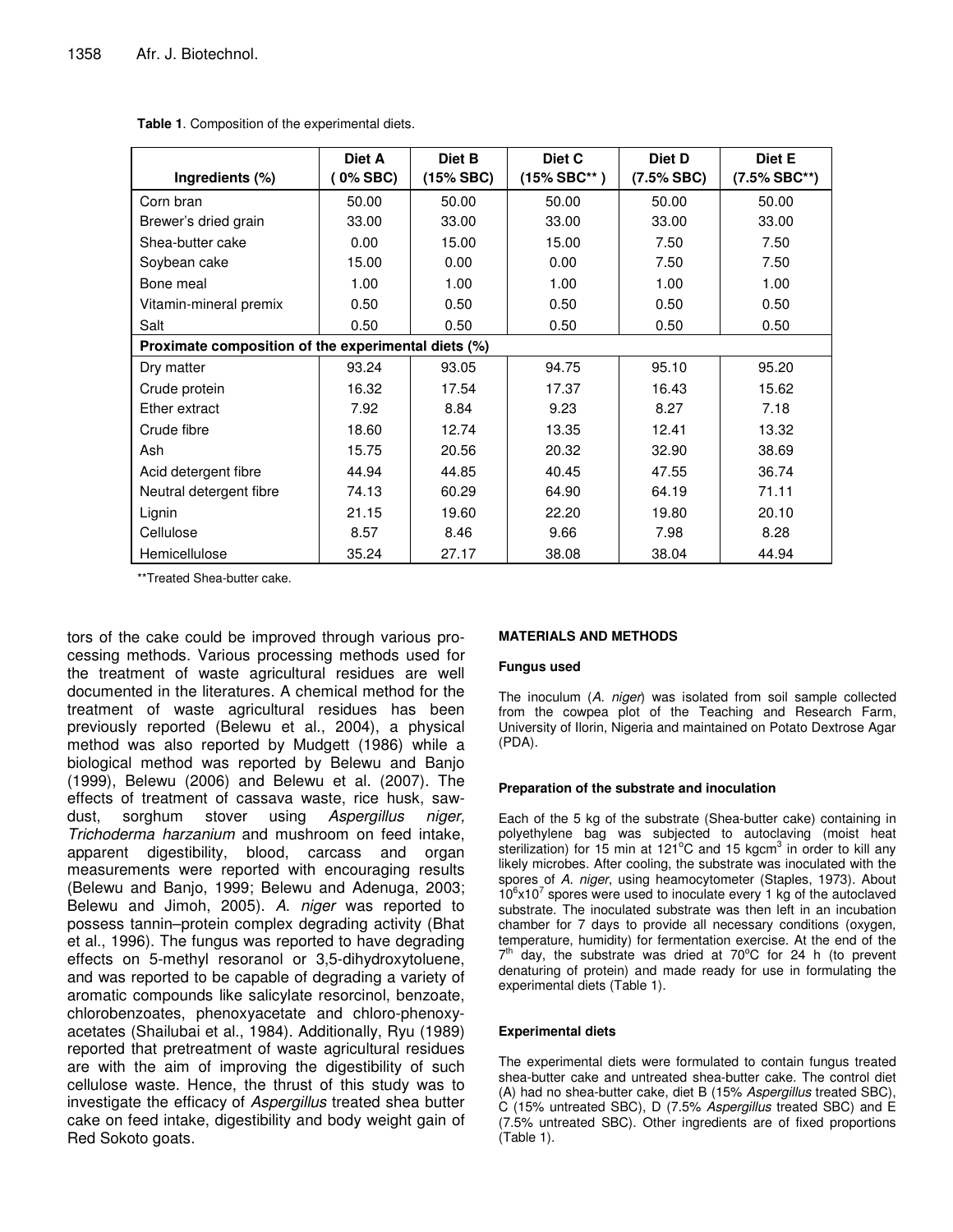| <b>Parameter</b>                          | A                  | B                    | $C^{**}$           | D                   | $E^{\star\star}$     | +SEM     |
|-------------------------------------------|--------------------|----------------------|--------------------|---------------------|----------------------|----------|
| Dry matter intake (g/d)                   | $287.70^{a}$       | 249.91 <sup>ab</sup> | $221.99^{b}$       | 283.94 <sup>a</sup> | 270.64 <sup>ab</sup> | $0.104*$ |
| Dry matter digestibility (%)              | 44.17 <sup>a</sup> | $51.85$ <sup>c</sup> | $48.66^{b}$        | $58.64^d$           | $49.14^{b}$          | $8.75*$  |
| Crude protein intake (g/d)                | $46.95^{b}$        | 43.83 <sup>ab</sup>  | $38.55^{\text{a}}$ | $46.65^{b}$         | 42.27 <sup>ab</sup>  | $0.023*$ |
| Crude protein digestibility (%)           | $35.15^a$          | $58.68^{\circ}$      | $34.47^a$          | $50.92^{b}$         | $52.52^{b}$          | 17.80*   |
| Ether extract intake $(g/d)$              | 22.79              | 22.09                | 20.48              | 23.48               | 19.43                | 0.009 NS |
| Ether extract digestibility (%)           | $45.18^{a}$        | 44.69 <sup>a</sup>   | $43.35^{a}$        | $58.32^{b}$         | $44.39^{a}$          | 18.76*   |
| Crude fibre intake (g/d)                  | $53.51^{b}$        | $31.84^{a}$          | $29.64^a$          | $35.24^{a}$         | $36.05^a$            | $0.016*$ |
| Crude fibre digestibility (%)             | 67.99              | 64.73                | 64.29              | 66.39               | 62.37                | 19.75 NS |
| Acid detergent fibre intake (g/d)         | 129.29 $^{\rm a}$  | $112.08^{b}$         | 89.79 <sup>c</sup> | $135.01^d$          | $99.43^e$            | $0.019*$ |
| Acid detergent fibre digestibility (%)    | $62.02^a$          | 64.44 <sup>b</sup>   | $65.98^{b}$        | $74.54^c$           | $63.89^{a}$          | $10.21*$ |
| Neutral detergent fibre intake (g/d)      | $213.27^a$         | $150.67^{b}$         | $144.07^{\circ}$   | $182.26^{d}$        | $192.45^\mathrm{e}$  | $1.85*$  |
| Neutral detergent fibre digestibility (%) | $50.43^a$          | $54.29^{b}$          | $49.57^a$          | 59.38 <sup>c</sup>  | $65.48^{d}$          | $8.34*$  |
| Lignin Intake (g/d)                       | $60.85^{\text{a}}$ | $48.98^{b}$          | $49.28^{b}$        | $56.22^{\circ}$     | $54.40^d$            | $0.20*$  |
| Lignin digestibility (%)                  | $93.36^{a}$        | $80.34^{b}$          | $82.07^{b}$        | $87.88^\circ$       | 88.37c               | $10.67*$ |
| Hemi cellulose intake (g/d)               | $101.39^{a}$       | $67.90^{b}$          | $84.53^c$          | 108.01 <sup>d</sup> | $121.62^c$           | $0.89*$  |
| Hemicellulose digestibility (%)           | $65.35^{a}$        | $78.08^{b}$          | $68.59^\circ$      | $89.12^{d}$         | $79.42^{b}$          | 10.90*   |
| Cellulose Intake (g/d)                    | $24.66^a$          | $21.14^{b}$          | $21.44^{b}$        | $22.66^{b}$         | $22.41^{b}$          | $0.90*$  |
| Cellulose digestibility (%)               | $65.36^{a}$        | $64.04^a$            | $56.07^{b}$        | $57.53^{b}$         | 52.06 <sup>c</sup>   | 19.60*   |
| Weight gain (g/d)                         | $30.35^{\circ}$    | $23.21^{b}$          | 17.85 <sup>c</sup> | $28.57^d$           | $26.78^{d}$          | $0.099*$ |
| Feed efficiency                           | 0.098              | 0.089                | 0.076              | 0.095               | 0.094                | 0.044    |

**Table 2**. Performance characteristics of Red Sokoto Goats fed *Aspergillus* treated Shea butter cake based diets.

Means with same superscribes are not significantly different ( $P < 0.05$ ) from each other.

\*\*Treated Shea-butter cake.

#### **Animal and management**

The Red Sokoto goats ( $n = 25$ ) used for this study were purchased from Ipata Market, Ilorin and kept at the animal pavilion of the Department of Animal Production, University of Ilorin, Nigeria. The animals were treated against ecto and endo-parasites using Ivomec while L-oxytetracycline was used against cold and pneumonia.

The animals were later randomized against the experimental diets in a completely randomized design model for a 56 day period. The animals were weighed at the start and fortnightly till the end of the experimental periods to calculate the average weight gain. The daily feed intake was obtained by deducting the daily feed supplied from the left over. The digestibility trial was determined immediately after the growth study for a 14 day period. The animals were placed in the metabolic cages while the total faecal output of each animal during the collection period was collected daily in a collection bag, weighed accurately and mixed well. A 5% of the daily total faecal output was taken as sub-sample in a labeled polyethylene bags and kept in the freezer (-18°C) until needed to make a composite sample for the entire collection period.

## **Chemical analysis**

The proximate composition of the diets and the faeces were determined using AOAC (1990) method.

## **Statistical analysis**

All data collected were subjected to analysis of variance (ANOVA) of a completely randomized design model (Steel and Torrie, 1960) while treatment means were separated using Duncan (1955) multiple range test.

# **RESULTS AND DISCUSSION**

The chemical composition of the experimental diet is shown in Table 1. The highest crude protein content was recorded for diet B followed closely by diets C, A, D and E in that order. The highest crude protein content of diet B could be due probably to the addition of microbial protein during the process of biological fermentation. The least crude fibre content was recorded for diet D due probably to the action of some enzymes (cellulase, fungal amylase, pectinase) secreted by the fungus (*Aspergillus niger*) on the substrate (Bolaski and Galantin, 1976).

No digestive disturbance or significant feed rejection was noticed in the animal fed the fungus treated or untreated diets.

Daily dry matter intake was highest in the *Aspergillus* treated diets (B and D) compared to diets C and E of similar levels of Shea butter cake inclusion Table 2. It was also observed that DMI of diet D (7.5% fungus treated SBC) was similar to that of the control diet A (Soybean meal based diet), suggesting that addition of 7.5% *Aspergillus* treated SBC to the diet of goat did not reduce palatability. Also, the increasing intake of *Aspergillus* treated diets could be due to the tannin degrading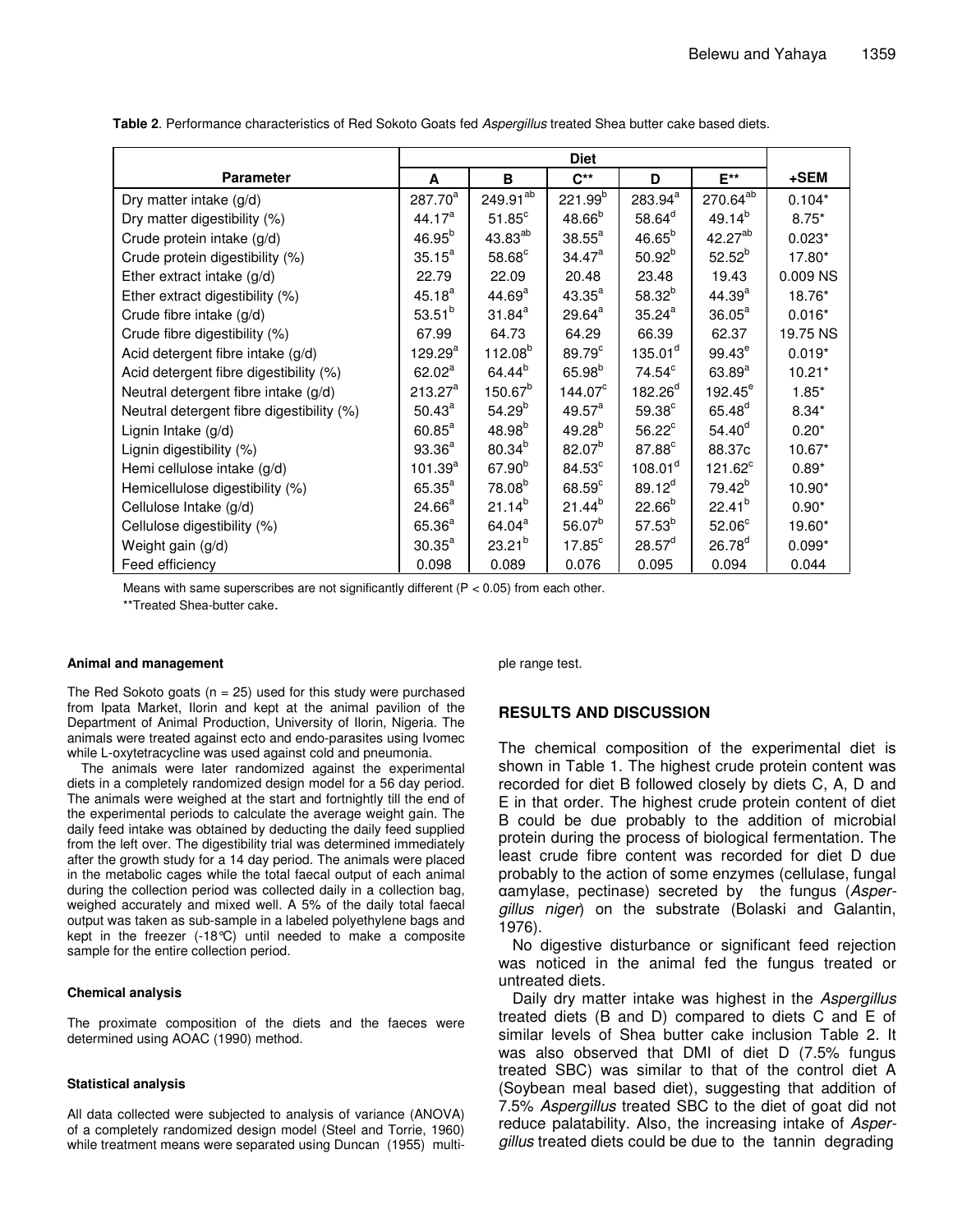ability of *A. niger*. This assertion confirms the report of Bhat et al. (1996). Reduction of DMI recorded for diet C indicated low palatability associated with anti-nutritional factors present in SBC.

The average crude protein intake was 50.00, 47.11, 40.69, 49.06 and 44.41 g/d for diets A, B, C, D and E. These averages compared with the values reported by Belewu and Adenuga (2003) who fed similar fungus (*A. niger*) treated diets to goats. It is noteworthy that the average crude protein intake recorded for the fungus treated SBC (7.5 and 15%) was higher compared to the untreated SBC of similar (7.5 and 15%) percentages. However, the fungus treated diet D had similar crude protein intake with that of the control diet (A). This could be due to the addition of fungus protein during the fermentation process. The ether extract intake followed similar trend as the DMI and CPI. Contrarily, the crude fibre intake of diets D and E are similar but significantly higher than diets B and C.

The dry matter digestibility of the fungus treated diets B and D was higher than the untreated diets C and E and the control diet A. The crude protein digestibility followed similar trend as the DMD. The results reported herein supported the results of Belewu et al*.* (2006).

The higher DMD and CPD might be due probably to the degradation of the Shea butter cake as well as the detoxification of the cake by the fungus before inclusion in the experimental diet. This assertion supported the report of Bhat et al. (1996) that used *A. niger* in the degradation of orcinol. It also agreed with the work of Jacqueline and Visser (1996) that reported degradation or structurally modified protein in such a way that they loose their anti-nutritional qualities.

The ether extract digestibility was significantly highest in diet D compared to other diets which are similar  $(P >$ 0.05).

Improved weight gain in goats fed *Aspergillus* treated Shea butter cake compared with those fed untreated Shea butter cake was probably related to enhanced microbial activity and (or) to increasing amount of protein reaching the small intestine. Belewu et al. (2003) reported increasing weight gain when fungus treated waste agricultural residues (saw dust, Sorghum stover, and rice husk) were fed to goats. These authors suggested that microbial protein synthesis seemed available to the animal at the lower gut hence, feeding of Red Sokoto goats with *Aspergillus* treated Shea butter cake compared with untreated Shea butter cake improved the nutritional status of goat. Improved nutritional status was probably related to enhanced microbial activity and (or) to increased protein content reaching the small intestine.

# **Conclusion and implication**

Nutritional status of Red Sokoto goats fed untreated Shea butter cake was enhanced by the inclusion of *Aspergillus* treated Shea butter cake in the total mixed

ration. Improved nutritional status was presumably related to more desirable ruminal environment for microbial growth and more microbial protein reaching the small intestine. In conclusion, Aspergillus treated shea-butter cake used in this study was more nearly a protein supplement (between 16 and 22% CP) than energy feedstuff hence, higher percent of the product (15% fungus treated SBC) seems promising as a feasible means of converting such waste agricultural residue into viable feed for Red Sokoto goat.

# **REFERENCES**

- AOAC (1990). Association of Official Analytical Chemists. Official Methods of Analysis. 15<sup>th</sup> edn. Washington. DC.
- Belewu MA (2006). Conversion of Mansonia Tree Sawdust and Cotton Plant by a product into Feed by White not fungus. Afr. J. Biotechnol. 5(19): 1763-1764.
- Belewu MA, Adenuga (2003). Effect of treating Rice husk with *Aspergillus niger* on the feed intake and digestibility of WAD goat. J. Raw Mater. Res. 2(1): 19-25.
- Belewu MA, Banjo NO (1999). Biodelignification of rice husk and sorghum stoner by edible mushroom (*Pleurotus sajor caju*). Trop. J. Anim. Sci. 1(37): 137-142.
- Belewu MA, Belewu KY (2004). Biodegradation of Tannin in shea butter cale and leaves. Proceeding Biotechnology Society of Nigeria. 17th Annual Conference held at Ado-Ekiti, Ekiti state, Nigeria.
- Belewu MA, Muhammed NO, Ikuomola BO (2004). Comparative nutritional evaluation of fungus and alkali treated rice husk in rat. Moor J. Agric. Res. 5(2): 129-134.
- Belewu MA, Belewu KY, Lawal RO, Oyerinde AA, Salami OS (2006). A Review of Agricultural Biotechnology: Potential and Limitations in Africa. Afr. J. Gen. Agric. 2(1): 29-36.
- Belewu MA, Yousuf MB, Afolabi EO (2003). Nutritional evaluation of graded levels of Aspergillus treated rice husk on the performance characteristics of pregnant WAD goats. Int. J. Agric. S Rural Dev. 4: 87-91.
- Belewu MA, Jimoh NO (2005). Blood, Carecass and Organ Measurement as influenced by *Aspergillus niger* treated cassava wastes in the diets of WAD goats. Glob. J. Agric. Sci. 4(2): 125-128.
- Belewu MA, Ayinde OE, Morakonjo AO (2007). Biochemical changes of some Waste Agricultural residue after solid state fermentation. Glob. J. Agric. Sci. 13(2): 161-164.
- Bhat TK, Makkar HPS, Singh B (1996). Isolation of tannin protein complex degrading fungus from faeces of hill cattle. Lett. Appl. Microb. 22: 257-258.
- Bolaski W, Galantin JC (1976). Enzymes Conversion of Cellulosic fibre US Pat. 3041246.
- Duncan BD (1955). Multiple range test and Multiple F test. Biometrics 1: 1-42.
- Jacqueline EW, Vesser B (1996). Assessing the potential in Biotechnology: Building on Farmers Knowledge. CTA. Edited by Joske B. Bertius.
- Kieg A, Fox HM (1978). Fiber and protein nutritional status. Cereal Foods 23: 249-250.
- Mudgett RE (1986). Solid State Fermentation: In Demain AL, Solomon NA (eds) Manual of Industrial Microbiology. American Society of Microbiology Washington, D.C. USA, pp. 66-83.
- Ryu DDY (1989). Enhancement of nutritional value of cellulose feedstuff resource by pre-treatment and biomass in Biotechnology for Livestock Production FAO. pp. 223-243.
- Shailubai K, Sahastrabudhe SR, Vora KG, Modi VV (1984). Degradation of phenoxy acetic acid and benzoic acid by *Aspergillus niger* FEMS Microbiol. Lett. 18: 279-282.
- Smith AJ, Daborn CJ (1989). Constraints to Animal Production and Health in the Tropics: In Biotechnology in Livestock in Developing Countries. (Ed) Hunter AG, pp. 8-9.
- Staples DG (1973). An Introduction to Microbiology. London. Macmillan Publisher Ltd.